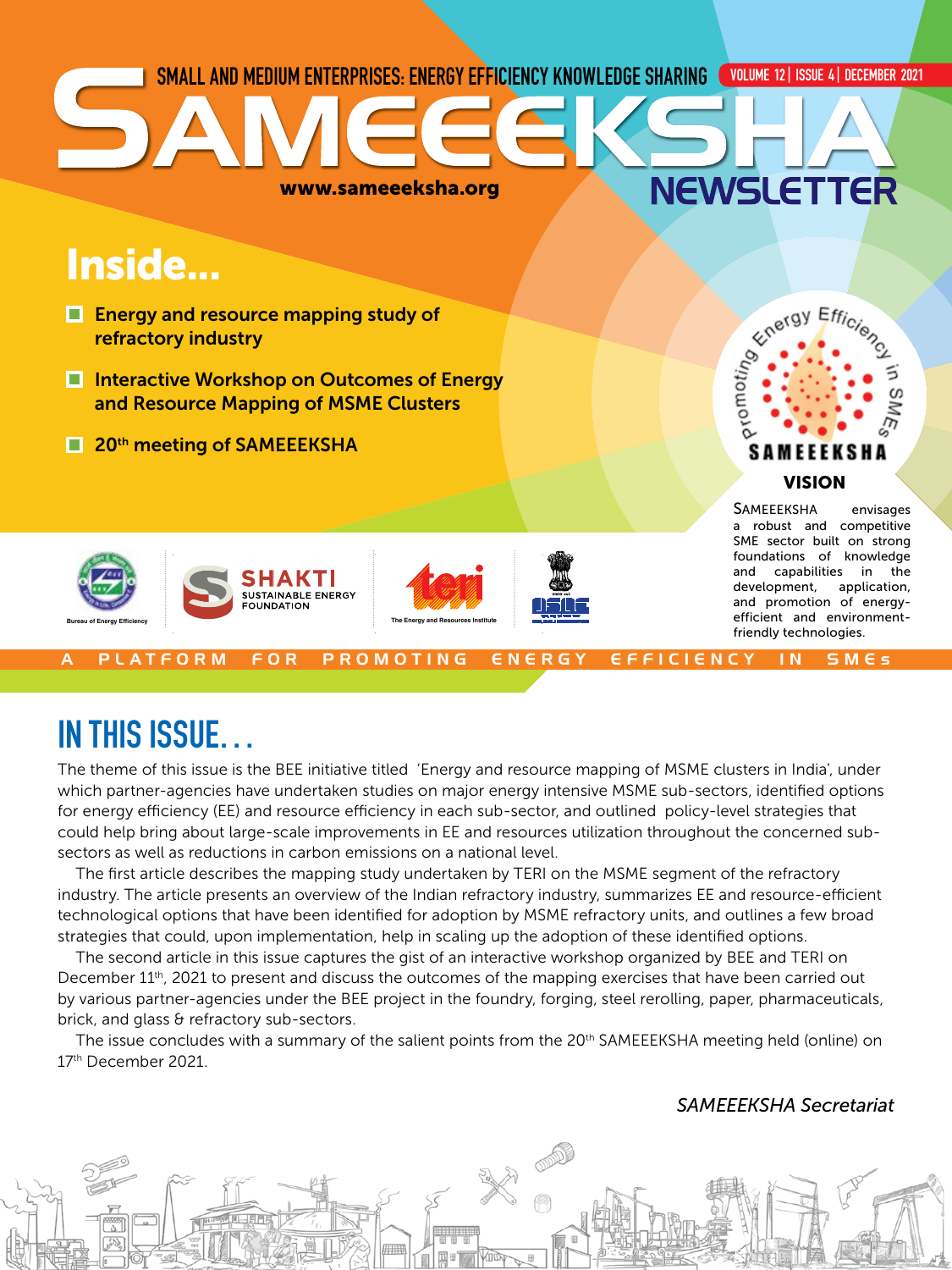

## ENERGY AND RESOURCE MAPPING STUDY OF REFRACTORY INDUSTRY

The refractory industry is one of the energy intensive MSME sub-sectors in which TERI has conducted an energy and resource mapping study and identified energy efficiency (EE) options under the BEE project 'Energy and resource mapping of MSME clusters in India'. This article presents an overview of the Indian refractory industry, and also summarizes some of the key EE options that have been identified for adoption by refractory units.

## Overview of refractory industry

The Indian refractory industry comprises large-scale plants as well as MSMEs located in clusters in different parts of the country. The important MSME refractory clusters include:

- Eastern zone Asansol and Raniganj (West Bengal); Chirkunda, Ranchi and Ramgarh (Jharkhand)
- Central zone Katni (Madhya Pradesh)
- Western zone Rajkot (Gujarat);Bhilwara (Rajasthan)
- Southern zone East West Godavari (Andhra Pradesh); Virudhachalam (Tamil Nadu)

The total annual production of the refractory industry was estimated at 0.84 million tonnes during FY 2019– 20, of which over half (57%) came from refractory clusters in the eastern zone. The iron  $\theta$  steel industry is the principal end-user of refractories, accounting for around 75% of the market (figure 1).



#### Figure 1. End-users of refractories by industry sub-sector

### TERI's work with refractory industry

TERI has been engaged with the refractory industry since 2015–16, when surveys were conducted and cluster profiles prepared on the Asansol, Chirkunda, Ranchi and Virudhachalam refractory clusters under the TERI–SDC Partnership Program. This experience provided a glimpse of the sheer scale and spread of the Indian refractory industry and the huge potential it offered for EE improvements.

During the 14<sup>th</sup> SAMEEEKSHA platform meeting in Kolkata in August 2018, members of the Indian Refractory Manufacturers Association (IRMA) underlined the need to promote EE firing technologies among refractory clusters in the eastern zone. TERI followed up on this opportunity by holding a workshop in Chirkunda (Jharkhand) in May 2019, which saw participation by a large number of refractory entrepreneurs and other stakeholders from the eastern zone including industry associations, MSME-Development Institutes (Dhanbad and Kolkata), District Industries Centre (W. Burdwan), technical experts from the Central Glass and Ceramics Research Institute (CGCRI), Kolkata, and researchers from the Ceramic Engineering Department of University of Kolkata and Maulana Abul Kalam Azad University, Kolkata. The event provided TERI with deeper insights into the specific needs and challenges of the refractory units/clusters in the eastern zone. Also in 2018–19, TERI conducted studies and walk-through energy audits in the Chirkunda and Ranchi refractory clusters to assess the potential for introducing EE and renewable energy (RE) options under the UNDP–GEF project titled 'Market Transformation and Removal of Barriers for Effective Implementation of the State-Level Climate Change Action Plans'.

The ongoing energy and resource mapping exercise initiated by BEE thus marks a logical and important step towards scaling up EE throughout the Indian refractory industry.

#### *Technology*

The manufacture of refractory products involves two distinct process steps: (1) raw material preparation and moulding, and (2) firing of the moulded products.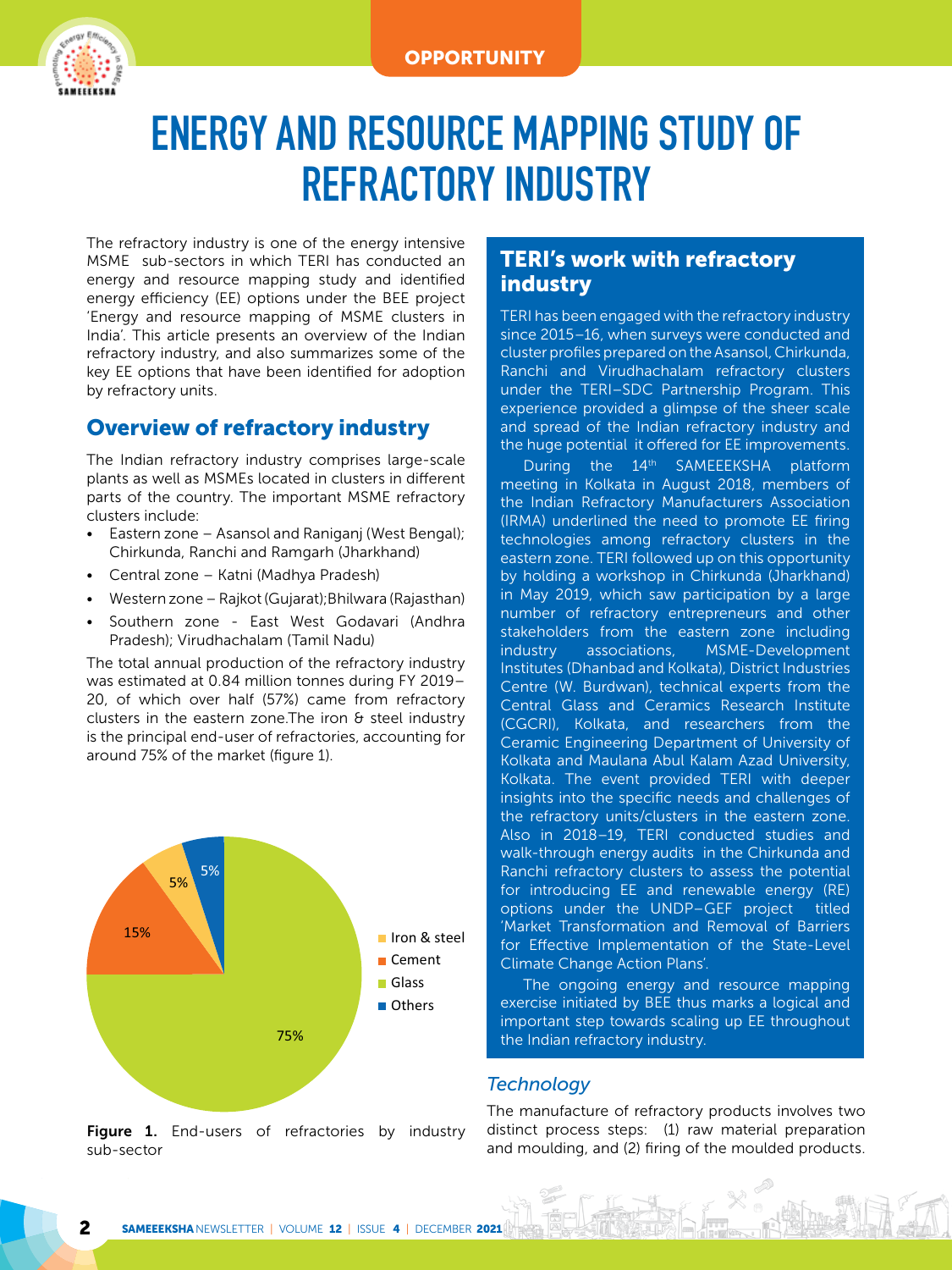**OPPORTUNITY** 



The equipment used in preparation and moulding include jaw crushers (crushing), ball mills (grinding), mullers (mixing), friction presses and hydraulic presses (pressing/moulding). Drying of the moulded 'green' products is usually carried out naturally, in large open sheds.

For firing the green products, a majority of MSME refractory units (about 71%) use downdraft (DD) kilns which are batch-type kilns with firing cycles ranging from 10 to 12 days. Figure 2 shows a typical DD kiln. About 23% of refractory units use tunnel kilns for firing (figure 3); these are continuous-type kilns, in which the residence time of refractory products ranges from 20–28 hours. DD kilns account for almost 50% of total refractory production in India, while tunnel kilns account for about 40%. Other types of kilns such as chamber kilns and rotary kilns account for the remaining 10% of total refractory production (figure 4).



Figure 2. Downdraft kiln



Figure 3. Tunnel kiln









#### *Energy consumption*

DD kilns account for about 62% of total energy consumption, tunnel kilns 31%, and other kilns about 7% (figure 5).The total annual energy consumption of MSME refractory clusters in India is estimated at 105,446 tonnes of oil equivalent (toe), of which almost 99% (104,364 toe) is in the form of thermal energy for process heating in kilns.The primary fuels used are coal in DD kilns and petroleum coke (petcoke) in tunnel kilns. Electricity accounts for barely 1% of total energy consumption, and is used to drive various machinery/ equipment in raw material preparation and moulding.

#### *Options for energy efficiency*

A number of EE and resource-efficient options have been identified for DD kilns as well as tunnel kilns, with attractive payback periods on investments as shown in table 1. DD kiln-based units can also achieve significant savings in energy consumption by switching over to tunnel kiln technology. The energy performance of tunnel kiln units can be enhanced by switching over from solid fuel to gaseous fuel, provided that natural gas (NG) is available at cluster level at prices comparable to the existing fuel prices.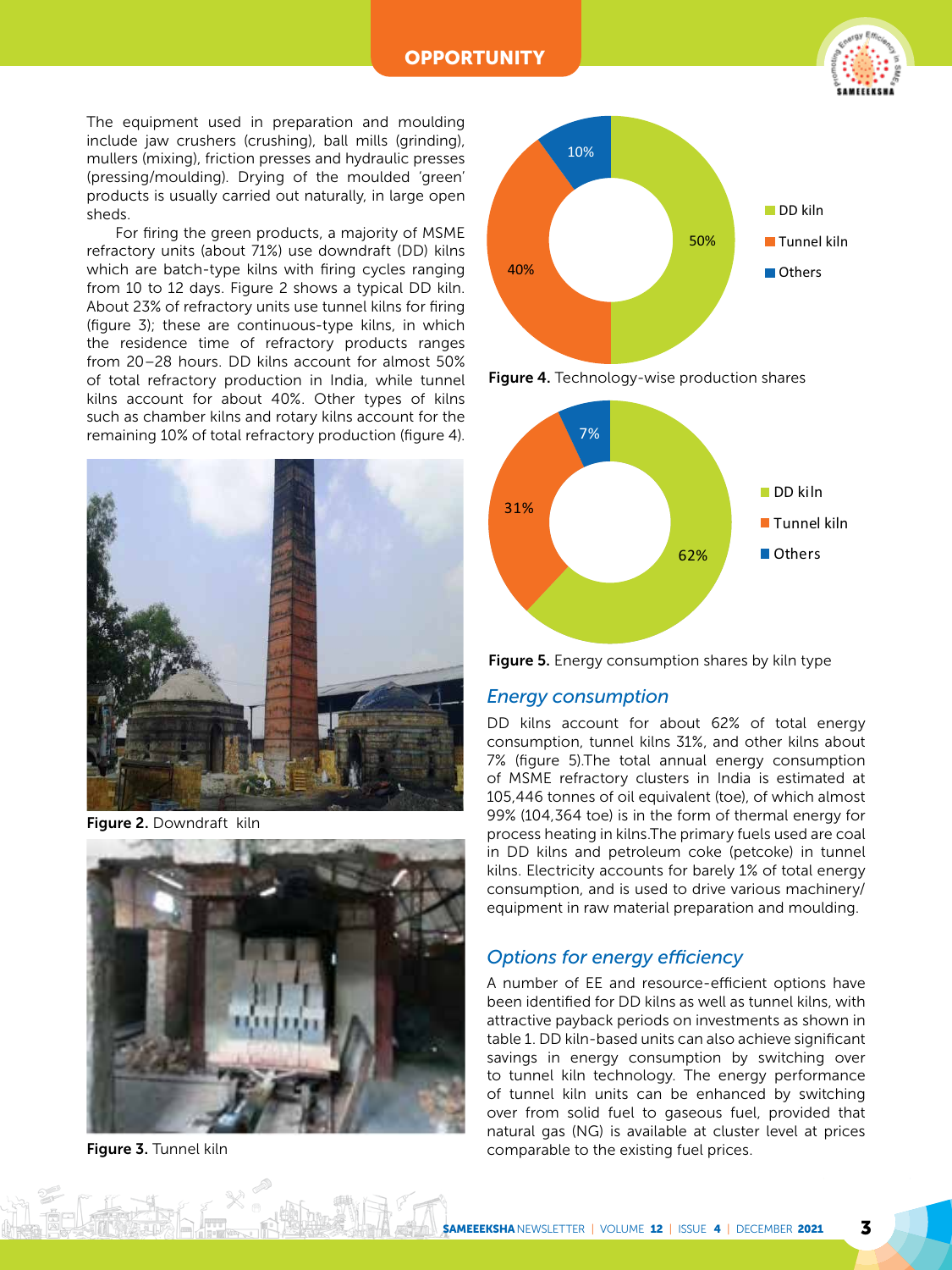Table 1. Summary of energy efficiency and resource-efficiency options identified for refractory units

| EE option                                           | Energy saving<br>(toe/year) | Monetary saving<br>(Rs lakh/year) | Investments<br>(Rs lakh) | Simple payback<br>(years) | CO <sub>2</sub> reductions<br>(t/year) |
|-----------------------------------------------------|-----------------------------|-----------------------------------|--------------------------|---------------------------|----------------------------------------|
| <b>DD kilns</b>                                     |                             |                                   |                          |                           |                                        |
| Enhancing insulation of<br>crowns and doors         | 2654                        | 412                               | 243                      | 0.6                       | 10676                                  |
| Kiln monitoring & control<br>tool                   | 5490                        | 851                               | 284                      | 0.3                       | 22087                                  |
| Installing waste heat<br>recovery system            | 1268                        | 197                               | 473                      | 2.4                       | 5103                                   |
| <b>Tunnel kilns</b>                                 |                             |                                   |                          |                           |                                        |
| Enhancing insulation                                | 1954                        | 410                               | 80                       | 0.2                       | 7934                                   |
| Low thermal mass cars                               | 1341                        | 281                               | 300                      | 1.1                       | 5443                                   |
| Switchover from solid<br>fuel to gaseous fuel       | 15334                       | 185                               | 915                      | 5.0                       | 5971                                   |
| Cross-cutting<br>technology                         |                             |                                   |                          |                           |                                        |
| EE motors                                           | 38                          | 29                                | 95                       | 3.3                       | 363                                    |
| Resource-efficiency<br>options                      |                             |                                   |                          |                           |                                        |
| Productivity<br>enhancement in DD kilns             | $(-)466$                    | 460                               | 985                      | 2.1                       | $(-)4439$                              |
| Installation of material<br>feeding conveyor system | 196                         | 903                               | 1129                     | 1.2                       | 1867                                   |

## Strategies to scale up energy efficiency

Based on its studies and stakeholder consultations in the Indian refractory industry, TERI has identified a number of strategies that could, upon implementation, help overcome the existing barriers and pave the way for large-scale improvements in EE as well as resourceefficiency among refractory clusters across the country. A few key strategies are summarized below.

- Establish an Energy Management Cell (EMC) at cluster level. The EMC will facilitate the adoption of EE technologies/equipment in individual refractory units through a self-sustaining model, and ensure that each cluster achieves a benchmark EE level at minimum cost. It can provide hand-holding support to individual refractory units in terms of identifying and implementing Energy Conservation Technologies and best operating practices.
- Establish a Technology Upgradation Fund (TUF). The TUF will help in establishing technology and product development centres as well as skill development facilities in major refractory clusters; and it can provide support to refractory units for the adoption of new products as well as for upgrading workforce skillsets.
- Establish Common Facility Centres (CFC) in select clusters. The CFC can meet the common requirements of all units in the cluster: for instance, providing access to testing of raw material, marketing support, and so on.
- Develop new industrial zones. These new industrial zones will provide necessary infrastructure for smooth and efficient refractory production, including green fuel supply systems.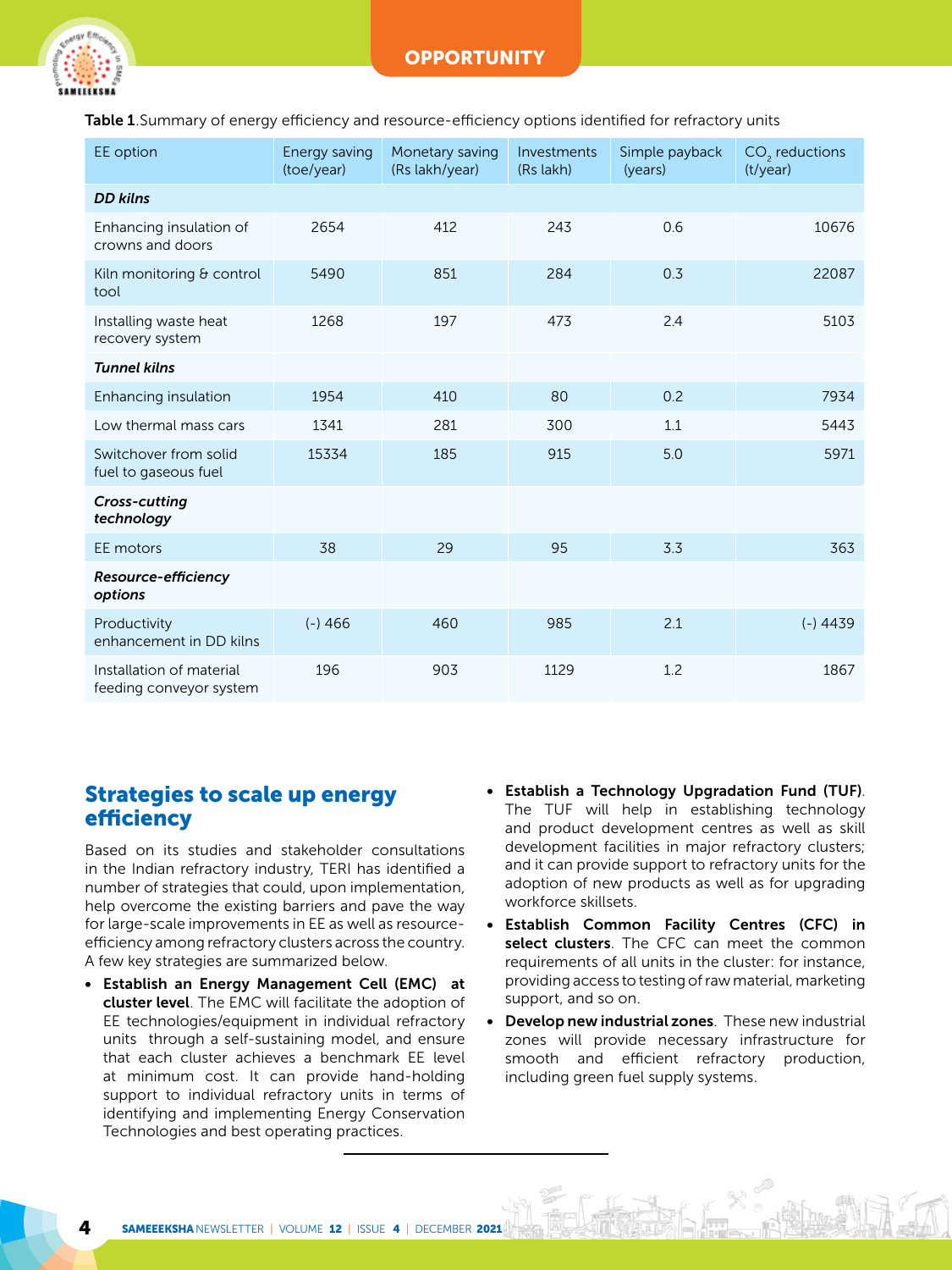#### EVENT



## INTERACTIVE WORKSHOP ON OUTCOMES OF ENERGY AND RESOURCE MAPPING OF MSME CLUSTERS





BEE and TERI organized an interactive workshop in New Delhi on 11th December 2021 under the aegis of SAMEEEKSHA to share and discuss the outcomes of the on-going BEE initiative titled 'Energy and resource mapping of MSME clusters in India'. The physical event was attended by around 45 participants including officials from BEE, industry association representatives and entrepreneurs from MSME clusters across the country, technology experts, and representatives of the partner-agencies implementing the project—namely, PwC India; ICF; NPC; ENZEN & GKSPL; and TERI. In addition, about 35 participants attended the event online.

Mr Milind Deore, Director, BEE, summarized the interventions by BEE in the MSME sector which have so far covered about 120 MSME clusters in 30 subsectors. However, the sheer size and spread of the Indian MSME sector still leave enormous, hithertountapped scope for scaling up energy efficiency (EE). It is in this context that BEE initiated the energy and resource mapping project in nine energy intensive subsectors, with the aim of preparing a policy roadmap for each sub-sector that will help bring about large-scale improvements in EE and resources utilization as well as reductions in carbon emissions on a national level.

Mr Girish Sethi, Senior Director, TERI, underlined that long-term engagement with MSMEs at the cluster level—in particular, building and strengthening the capacities of cluster-level agencies such as local service providers—is needed for ensuring the sustained uptake of EE measures; this aspect must be taken into consideration while drawing up action plans for implementation of the roadmaps prepared under the mapping project. He cited a recent study by TERI which indicates that 75–80% of overall energy consumed by industry sector is thermal energy. This implies that even with advancements in generation and supply of electricity from renewable energy (RE) sources, the industrial sector will continue to depend on fossil fuels such as gas, oil and coal—particularly for high-temperature processes in industries such as glass, refractories, foundry, forging, etc. The need, therefore, is to develop electricity-based solutions for various industrial processes, and promote these solutions through appropriately framed policies.

Mr P Shyam Sunder, Joint Director, BEE, provided a brief overview of the mapping project including its design and approach, key activities, and the way forward. The partner-agencies have prepared policy road-maps for scaling up EE in each sub-sector at the national level. As the next step forward, enabling policies will be framed to address the following important aspects as brought out by the studies and sub-sectorial road-maps:

- Providing technical and financial support to MSMEs for demonstration, implementation, and replication of feasible EE measures
- Strengthening the knowledge and capacities of MSME personnel as well as key cluster-level entities
- Finalizing and implementing BEE's innovative 'Perform, Achieve and Earn' (PAE) scheme that will incentivize MSMEs to increase their energy efficiencies and reduce their carbon emissions.

A discussion followed on the project outcomes, moderated by Mr Milind Deore. Detailed presentations were made by partner-agencies on their respective sub-sectorial studies and roadmaps in order to facilitate the discussions.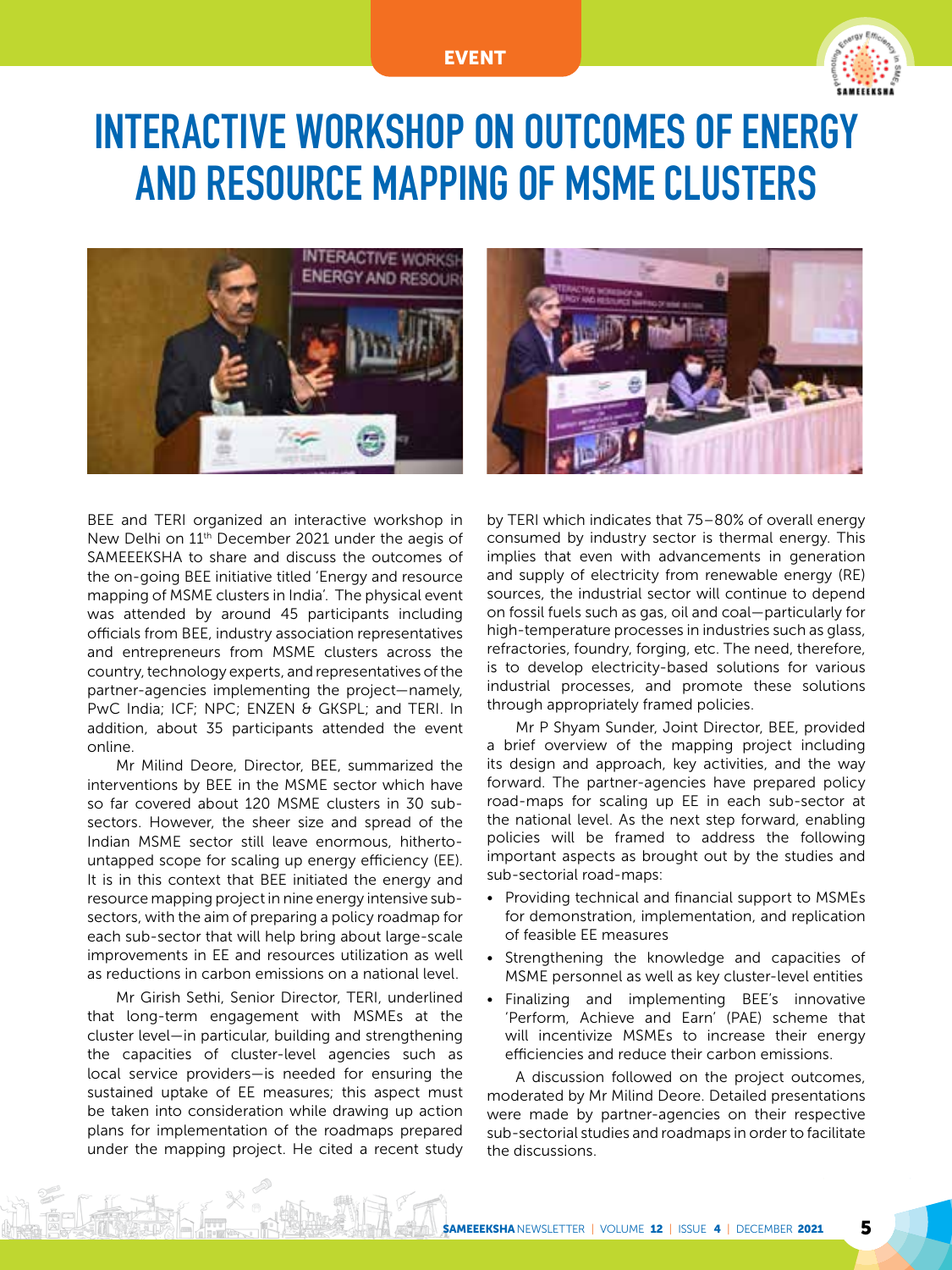

- Foundry; Forging ( Mr Jayakrishnan Nair, PwC)
- Steel rerolling; Paper (Mr Rudhi Pradhan, ICF)
- Pharmaceuticals (Mr Jitendra Srivastava, NPC)
- Brick (Mr Thanumoorthi & Mr Sonal Kumar, ENZEN & GKSPL)
- Glass & Refractory; Chemicals (Mr Pawan Kumar Tiwari, TERI)

Among the industry representatives who contributed to the discussions were Mr Devendra Jain Chairman, Institute of Indian Foundrymen (IIF), Indore Chapter; Mr Vikas Bajaj, Association of Indian Forging Industry (AIFI); Mr Anand Bhargava, CEO, All India Steel Rerollers Association (AISRA); Mr Bipin Thapliyal, Secretary General, Indian Agro & Recycled Paper Mills Association (IARPMA); and Mr Om Vir Singh Bhati and Mr Brij Mohan Gupta, All India Brick & Tile Manufacturers Federation (AIBTMF). Key policy recommendations for improved energy and resource efficiencies are tabulated below. A few salient points from the discussions are summarized thereafter.

|                      | Key policy recommendations for improved energy and resource efficiencies                                                                                                                                                                                                                                                                                                                                                                                                                                                                                                                 |  |  |  |  |
|----------------------|------------------------------------------------------------------------------------------------------------------------------------------------------------------------------------------------------------------------------------------------------------------------------------------------------------------------------------------------------------------------------------------------------------------------------------------------------------------------------------------------------------------------------------------------------------------------------------------|--|--|--|--|
| All sub-<br>sectors  | • Develop innovative business models for disseminating EE technologies (e.g. ESCO)<br>• Establish Energy Management Centres (EMCs) and Common Facility Centres (CFCs) at cluster<br>level to enable energy and resource-efficient production at unit level<br>• Set up solar parks in clusters to meet motive loads<br>• Identify competent LSPs at cluster level and strengthen their capacities through training<br>programs<br>• Develop EE assessment tool for financial institutions<br>• Implement market-based financing mechanisms for EE like emissions trading, carbon pricing |  |  |  |  |
| Foundry &<br>Forging | • Promote adoption of EETs such as:<br>o Induction billet heater with IGBT controls and IoT<br>o Electricity based heat treatment /annealing / normalization furnaces<br>o Continuous forging and heat treatment<br>• Work with National Institute of Advanced Manufacturing Technology for hands-on training<br>courses in foundry and forging<br>• Work with IIF's Centre of Excellence and Automotive Research Association of India (ARAI)'s<br>Forging Division for soft skills training                                                                                             |  |  |  |  |
| Steel rerolling      | • Enhance steel scrap recycling<br>Promote the adoption of direct rolling technology, which can entirely eliminate thermal<br>energy use in steel rerolling<br>Introduce diploma courses in steel rerolling in the curricula of engineering colleges and<br>technical training institutes                                                                                                                                                                                                                                                                                                |  |  |  |  |
| Paper                | • Increase the usage of micro-turbines (cogeneration)<br>• Promote the use of biofuels<br>• Incentivize switch from fossil fuel-based boilers to electric boilers<br>• Promote the use of plastic waste-to-energy boilers ('co-processing'), which are already being<br>used in Vapi cluster                                                                                                                                                                                                                                                                                             |  |  |  |  |
| Pharmaceuticals      | • Promote adoption of EETs such as:<br>o Screw/ scroll compressor with VFD in HVAC-chillers<br>o Energy efficient pumps with IE-3 motors and inbuilt VFD<br>o Retrofits of boilers and thermic fluid heaters with systems for mechanized fuel feeding,<br>combustion control, and waste heat recovery<br>o Energy efficient boilers with fluidized bed combustion (FBC) technology<br>Work with professional bodies like Indian Society of Heating, Refrigerating and Air<br>$\bullet$<br>Conditioning Engineers (ISHRAE) to develop customized skilling programs for workforce          |  |  |  |  |
| <b>Brick</b>         | • Promote adoption of EETs such as:<br>o Zig-zag technology to replace clamp kilns and Bull's trench kilns (BTKs)<br>o Fuel switch (coal to gaseous fuels)<br>o Use of internal fuel<br>o improved fuel feeding practices (e.g. coal crushers, automatic coal feeding)<br>o reducing surface heat losses (e.g., double-wall insulated feed-hole covers)<br>Promote manufacture and usage of EE products such as perforated bricks, hollow blocks, etc.                                                                                                                                   |  |  |  |  |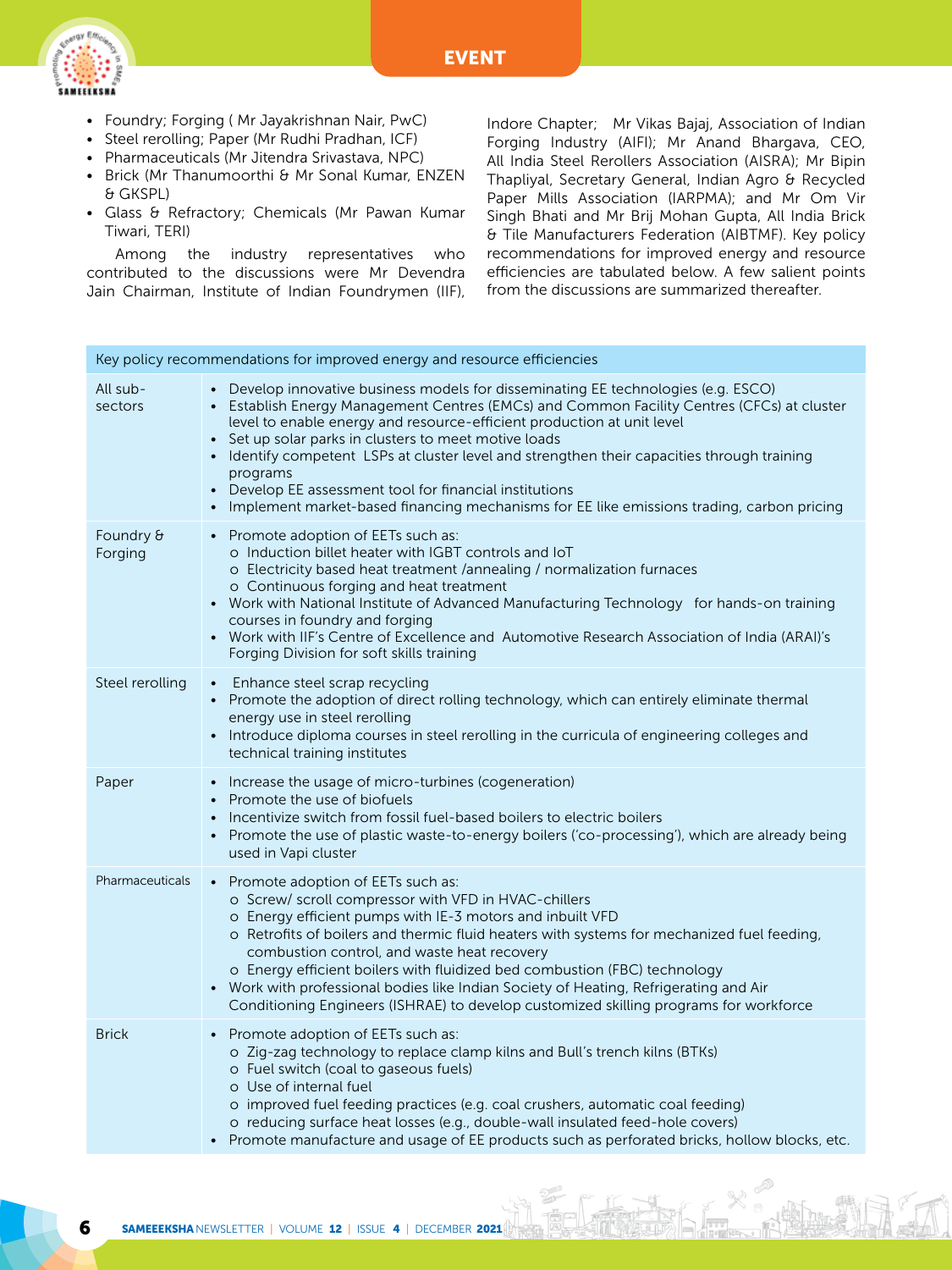

| Glass $\theta$<br>Refractory | $\bullet$ Glass:<br>o Container glass—automation and control systems in tank furnace; electrification of<br>annealing lehrs<br>o Glass bangles—electrification of reheating furnaces; waste heat recovery systems;<br>improved pot arching (for pot furnace units) |  |  |
|------------------------------|--------------------------------------------------------------------------------------------------------------------------------------------------------------------------------------------------------------------------------------------------------------------|--|--|
|                              | o Blown and toughened glass— electrification of annealing lehrs; centralized LPG distribution<br>system for glass blowing                                                                                                                                          |  |  |
|                              | • Refractory                                                                                                                                                                                                                                                       |  |  |
|                              | o Switchover from downdraft kiln to tunnel kiln                                                                                                                                                                                                                    |  |  |
|                              | o Low thermal mass cars in tunnel kiln                                                                                                                                                                                                                             |  |  |
|                              | o Waste heat recovery system                                                                                                                                                                                                                                       |  |  |
|                              | o Improved insulation                                                                                                                                                                                                                                              |  |  |
|                              | o Kiln monitoring and control systems                                                                                                                                                                                                                              |  |  |

### *Salient points*

- Significant energy saving potential exists in all sub-sectors. Implementation of the identified EE options will yield significant reductions in energy consumption and carbon emissions as projected for 10 years (i.e. 2030–31) against 'business-asusual' (BAU) scenarios. For instance, the energy savings against BAU in 2030–31 are projected at 17% for foundry; 22% for forging; and 29% for steel rerolling. Furthermore, the identified EE options offer attractive payback periods on investments.
- Promote energy management systems at cluster level. An ecosystem for energy monitoring has to be created among MSMEs through widespread implementation of energy management systems such as ISO 50001 and Internet-of Things (IoT) based monitoring technologies. As individual MSMEs generally lack the capacities and motivation to adopt such systems, they should be supported and implemented at the cluster level by experts.
- Increase natural gas availability, promote its usage. The availability of NG for industries should be increased and its usage promoted. This would encourage industries to switch from high-carbon

fuels like coal to NG—for instance, in the steel rerolling sub-sector, where coal-fired reheating furnaces account for about 70% of total energy consumption and where NG-fired options are already available.

Rationalize gas prices. At present, NG price varies greatly—between regions and states, and in some cases even between districts within a state (e.g., Punjab). Furthermore, the gas prices keep changing. These uncertainties in gas costs severely affect the operations and competitiveness of units. Gas should be made available at a fixed and uniform price for industries across the country.

In his concluding remarks, Mr Abhay Bakre, Director General, BEE expressed his satisfaction that much progress has been made since 2010 in improving energy and resource efficiency in the MSME sector—in terms of awareness generation, assessment of needs, as well as finding solutions—thanks to the efforts of various implementing agencies working in close cooperation with industry partners. He underlined the need for a clear plan to achieve EE targets by 2030. To facilitate this challenging task, BEE is preparing a scheme for financing EE improvements in the MSME sector.